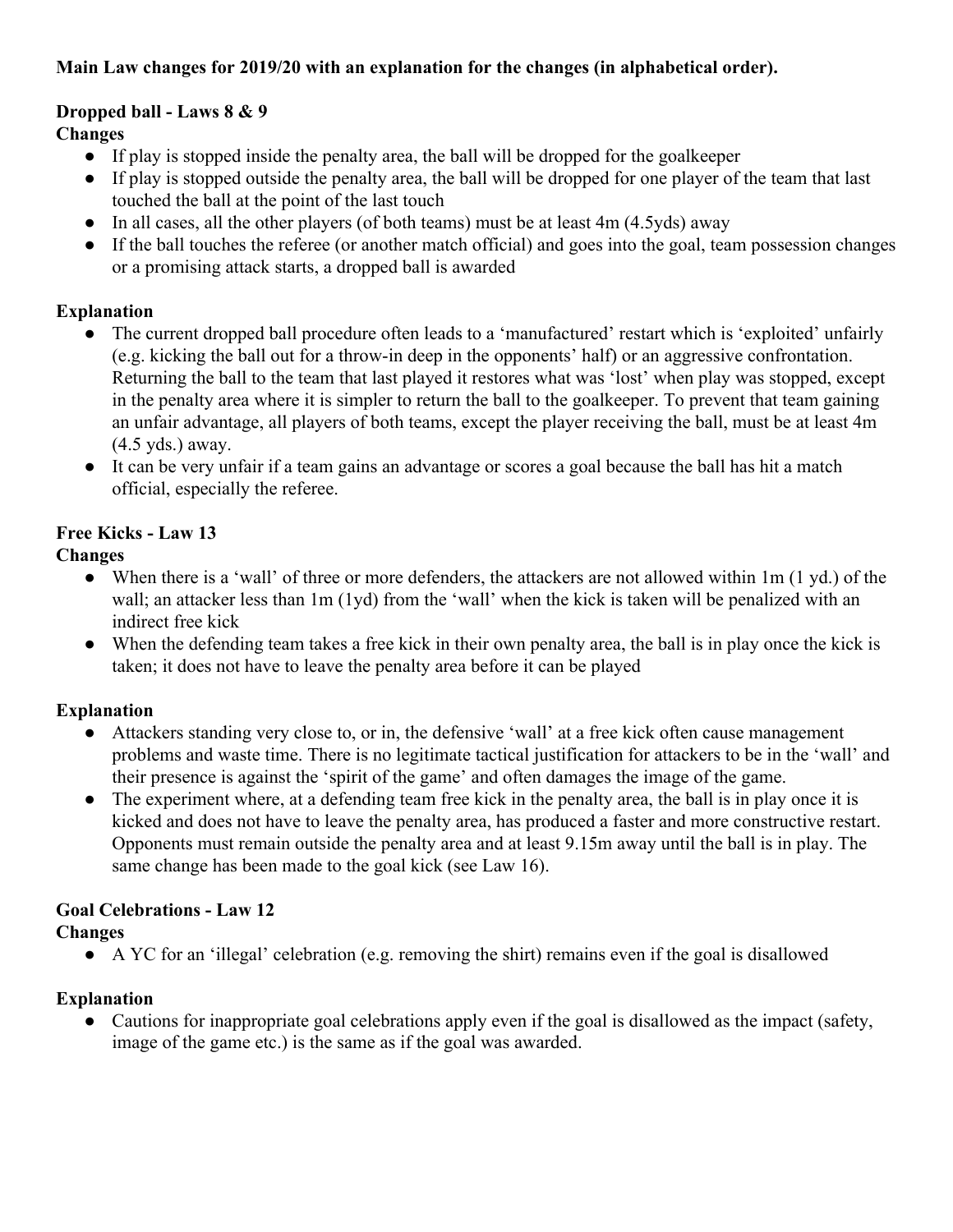# **Goal Kick - Law 16**

## **Changes**

• The ball is in play once the kick is taken; it can be played before leaving the penalty area

# **Explanation**

The experiment that at a goal kick the ball is in play once it is kicked, and does not have to leave the penalty area, has created a faster and more dynamic/constructive restart to the game. It has reduced the time 'lost/wasted' including stopping the tactic of 'wasting' time when a defender deliberately plays the ball before it leaves the penalty area knowing that all that will happen is the goal kick will be retaken. Opponents must remain outside the penalty area until the ball is in play

# **Handball - Law 12**

## **Changes**

- Deliberate handball remains an offence
	- The following 'handball' situations, even if accidental, will be a free kick:
		- o The ball goes into the goal after touching an attacking player's hand/arm
		- o A player gains control/possession of the ball after it has touches their hand/arm and then scores, or creates a goal-scoring opportunity
		- o The ball touches a player's hand/arm which has made their body unnaturally bigger
		- o The ball touches a player's hand/arm when it is above their shoulder (unless the player has deliberately played the ball which then touches their hand/arm)
- The following will not usually be a free kick, unless they are one of the above situations:
	- o The ball touches a player's hand/arm directly from their own head/body/foot or the head/body/foot of another player who is close/near
	- o The ball touches a player's hand/arm which is close to their body and has not made their body unnaturally bigger
	- o If a player is falling and the ball touches their hand/arm when it is between their body and the ground to support the body (but not extended to make the body bigger)
	- o If the goalkeeper attempts to 'clear' (release into play) a throw-in or deliberate kick from a team-mate but the 'clearance' fails, the goalkeeper can then handle the ball

# **Explanation**

Greater clarity is needed for handball, especially on those occasions when 'non- deliberate' handball is an offence. The re-wording follows a number of principles:

- Football does not accept a goal being scored by a hand/arm (even if accidental)
- Football expects a player to be penalized for handball if they gain possession/control of the ball from their hand/arm and gain a major advantage e.g. score or create a goal-scoring opportunity
- It is natural for a player to put their arm between their body and the ground for support when falling.
- Having the hand/arm above shoulder height is rarely a 'natural' position and a player is 'taking a risk' by having the hand/arm in that position, including when sliding
- If the ball comes off the player's body, or off another player (of either team) who is close by, onto the hands/arms it is often impossible to avoid contact with the ball
- When the GK clearly kicks or tries to kick the ball into play, this shows no intention to handle the ball so, if the 'clearance' attempt is unsuccessful, the goalkeeper can then handle the ball without committing an offense.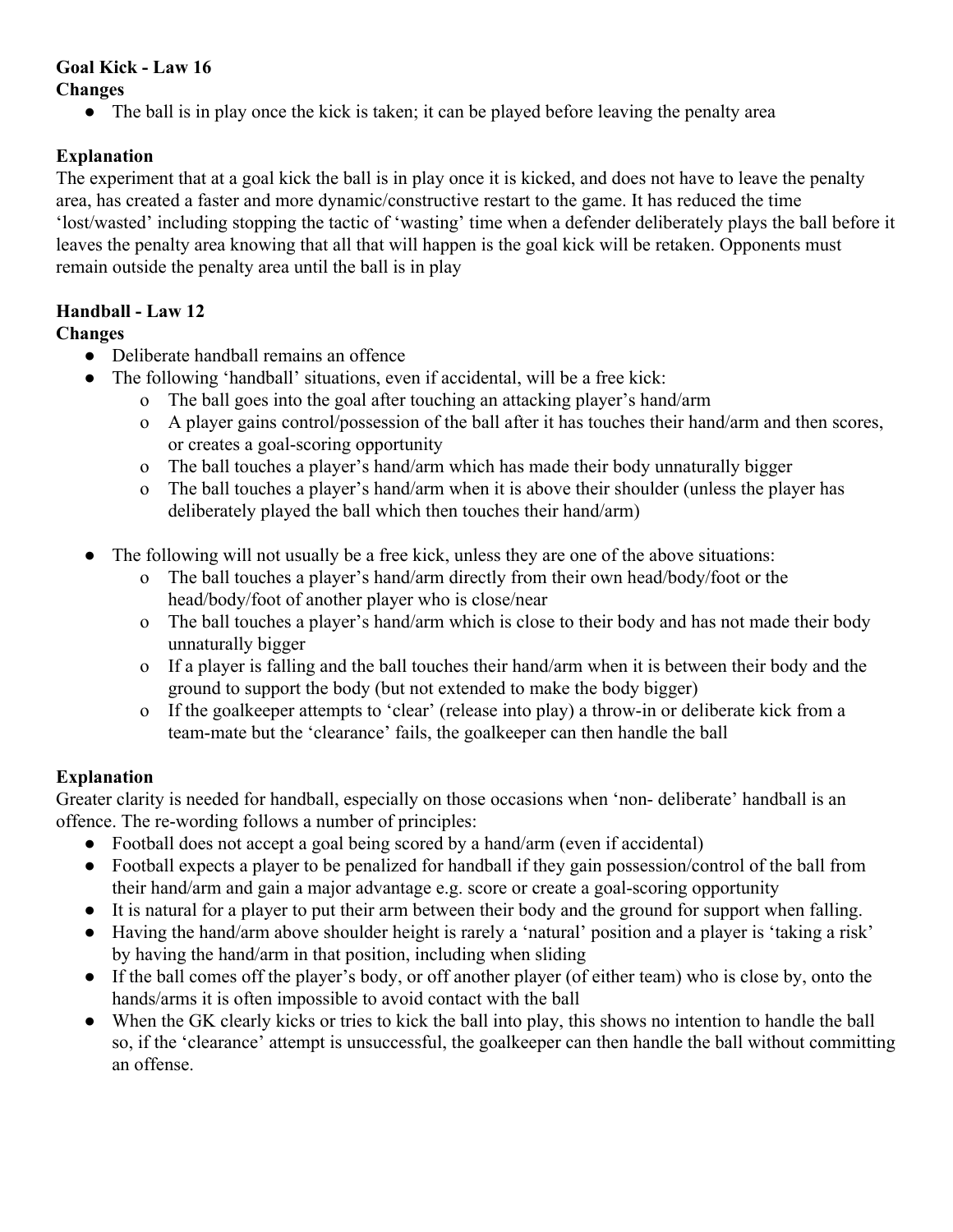## **Kick-Off - Law 8**

#### **Changes**

• The team that wins the toss can now choose to take the kick-off or which goal to attack (previously they only had the choice of which goal to attack)

### **Explanation**

• Recent Law changes have made the kick-off more dynamic (e.g. a goal can be scored directly from the kick-off) so captains winning the toss often ask to take the kick-off.

## **Medical Breaks - Law 7**

### **Changes**

• Difference between 'cooling' breaks (90 secs  $-3$  mins) and 'drinks' breaks (max 1 min)

## **Explanation**

In the interests of player safety, competition rules may allow, in certain weather conditions (e.g. high humidity and temperatures), 'cooling' breaks (from ninety seconds to three minutes) to allow the body's temperature to fall; they are different from 'drinks' breaks (maximum one minute) which are for rehydration.

# **Penalty Kick - Law 14**

# **Changes**

- The team's penalty taker can have (quick) treatment/assessment and then take the kick
- The goalkeeper must not be touching the goalposts/crossbar/nets; they must not be moving
- The goalkeeper must have at least part of one foot on/in line with the goal line when the kick is taken; cannot stand behind the line

#### **Explanation**

- It is unfair if the kicker needs assessment/treatment and then has to leave the field and cannot take the penalty kick.
- The referee must not signal for the penalty kick to be taken if the goalkeeper is touching the goalposts, crossbar or net, or if they are moving e.g. the goalkeeper has kicked/shaken them
- Goalkeepers are not permitted to stand in front of or behind the line. Allowing the goalkeeper to have only one foot touching the goal line (or, if jumping, in line with the goal line) when the penalty kick is taken is a more practical approach as it is easier to identify if both feet are not on the line. As the kicker can 'stutter' in the run, it is reasonable that the goalkeeper can take one step in anticipation of the kick.

# **Players' Equipment - Law 4**

#### **Changes**

• Multi-colored/patterned undershirts are allowed if they are the same as the sleeve of the main shirt

# **Explanation**

• Manufacturers now make patterned undershirts whose sleeves are the same as the main shirt sleeve; these should be allowed as they help match officials' decision-making.